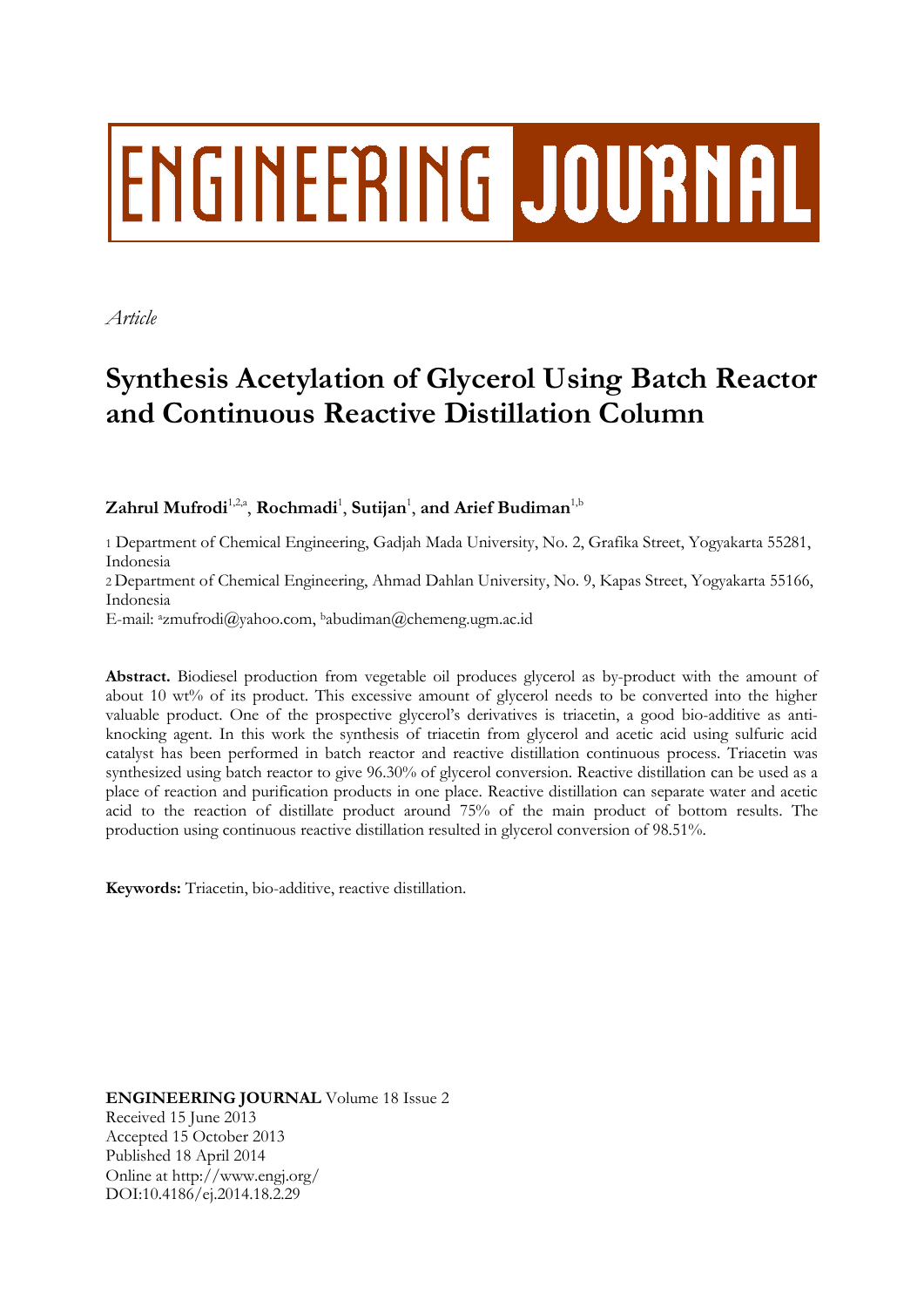# **1. Introduction**

As the demand and price of diesel fuel has been increasing rapidly over the past few years, the use of biodiesel as an alternative renewable fuel is receiving increased attention. Biodiesel is generally produced via the transesterification reaction, in which the triglycerides in vegetable oil react with alcohol converting into esters of fatty acids (biodiesel) and glycerol in the presence of either alkali or acid catalysts. Biodiesel can be made from a variety of plants such as palm oil [1], soybean oil [2, 3] and microalgae [4]. Glycerol is a byproduct of the biodiesel production and a very promising low-cost feedstock for producing a wide variety of value-added special and fine chemicals. Acetylation of glycerol can be a good alternative to utilize the glycerol produced by biodiesel process. Crude glycerol from biodiesel industry contains glycerol, alcohol and water. Crude glycerol need purification before is used in acetylation process. The purification use two column, the first column is used to separate alcohol then the second column is used to separate alcohol [5]. The products of glycerol acetylation are monoacetin, diacetin and triacetin (Fig. 1). They have great industrial applications. Triacetin is widely applied for pharmaceutical, cosmetics and fuel additive, while monoacetin and diacetin have been applied in cryogenic industry and as raw material for biodegradable polyesters manufacture [6-9].

Biodiesel that uses triacetin as additive, which is a cetane improver, has resulted in a lower NO emissions to a reasonable extent. Usage of this additive can decrease the engine exhaust smoke because of the reduction of carbon molecules in fuel mixture. Triacetin  $(C_9H_{14}O_6)$  is a good anti-knocking additive and it is easily soluble in biodiesel. Triacetin also has benefit to suppress engine knocking, improve the performance and reduce tail pipe emissions. Combination of biodiesel with 10% triacetin leads to the improvement of the engine performance in all aspects [10]. However, this great amount of glycerol can be by acetylation process as shown in equations 1 through 3.



Fig. 1. Acetylation of Glycerol reaction mechanism.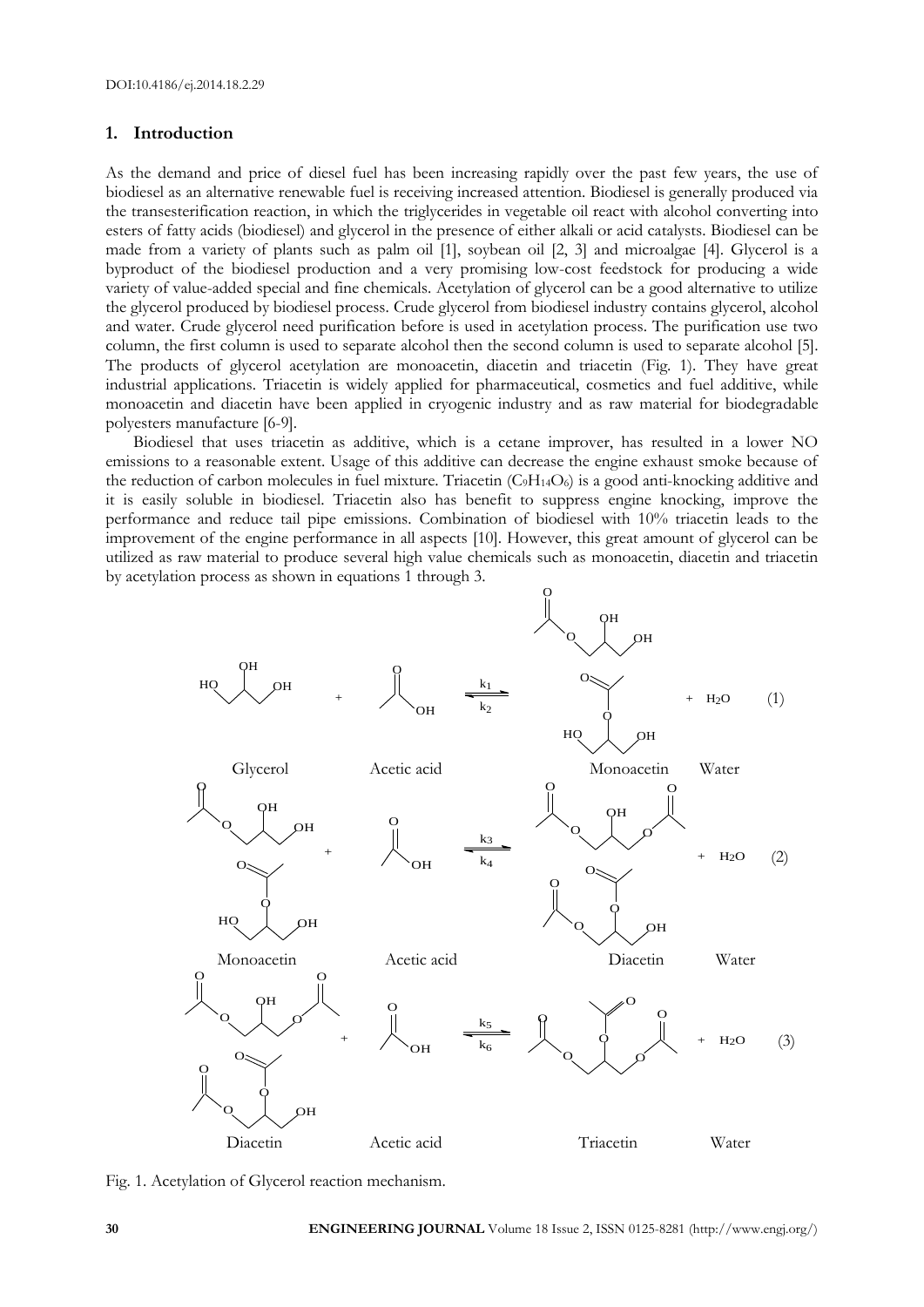### **1.1. Batch Reactor**

Synthesis of triacetin in the absence of catalyst was carried out in a stirred reactor at a pressure of 1070 kPa, 290 rpm of stirring speed, temperatures of 393 and 433 K [11]. Synthesis of triacetin has been previously conducted using various types of heterogeneous solid catalysts, such as aminosulphonate [12], phosphotungstic, mesoporous silica with sulfonic acid groups [13], p-toluensulfone [14], Amberlyst-15 or SAC-13 (Nafion-SiO2) [15] and SO4 <sup>2-</sup>/ ZrO<sup>2-</sup>TiO<sub>2</sub> [16], Amberlist-15, K-10, Niobic acid, HZMS-5 and HUSY [17], Amberlyst-35 [18],  $ZrO_2$ ,  $TiO^2-ZrO_2$ ,  $WOx/TiO_2-ZrO_2$  and  $MoOx/TiO_2-ZrO_2$  [19].

Others materials were studied as heterogeneous catalyst is niobic acid supported tungstophosphoric acid (TPA) [20], and dodecatungstophosphoric acid (PW) supported on activated carbon [21],  $CeO<sub>2</sub>$ –M and  $SO_4^2$ -/CeO<sub>2</sub>–M (M = ZrO<sub>2</sub> and Al<sub>2</sub>O<sub>3</sub>) [22], Amberlyst-15 [23], ion exchange resin [24] and MoO<sub>x</sub>/TiO<sub>2</sub>– ZrO<sup>2</sup> [21]. In addition to the solid catalyst, sulfuric acid as a homogeneous catalyst has also been applied by some researchers [25-28]. It was revealed that this catalyst has functionalized as the best one among several types of liquid catalysts [29].

# **1.2. Continuous Process**

Continuous process for triacetin production had been studied [27]. They made triacetin using Amberlyst-15 catalytic column. The dimension of the column is 1.5 cm in diameter and 44 cm in length. In this study, the ratio of glycerol to acetic acid was 2:9 and flow rate was 0.3 cm3/minute. The acetic acid conversion obtained in this process was 50%. The synthesis of triacetin was done using continuous process by a fixed bed reactor at the temperature of 323 K with Amberlyst catalyst. The best result was obtained on ratio of acetic acid to glycerol of 3:1 [30].

The present paper aims at evaluating and comparing of two process technologies for acetylation of glycerol in batch and continuous reactive distillation column. The effect of temperature in batch reactor, height of packing and mole ratio acetic acid to glycerol for reactive distillation column towards conversion and product concentration are evaluated.

# **2. Materials and Methods**

#### **2.1. Reagents**

Triacetin is made from 93 % glycerol (production of P & G Chemicals) and 98 % acetic acid (production of Petrochemical Chang Cun) using sulfuric acid as catalyst (Merck Index No. 016-020-00-8).

# **2.2. Experimental Methods**

#### 2.2.1. Batch reactor

The reaction take place in a three-neck flask equipped with heating mantle, cooling system, mercury stirrer, thermometer and sampling equipment (Fig. 2). Reaction was running at mixing time until 30 minutes and speed of stirrer 235 rpm. The reaction was carried out with the following variables: molar ratio of catalyst to glycerol and temperature. Samples were taken every 5 minutes and were analyzed using gas chromatography (GC) and GCMS.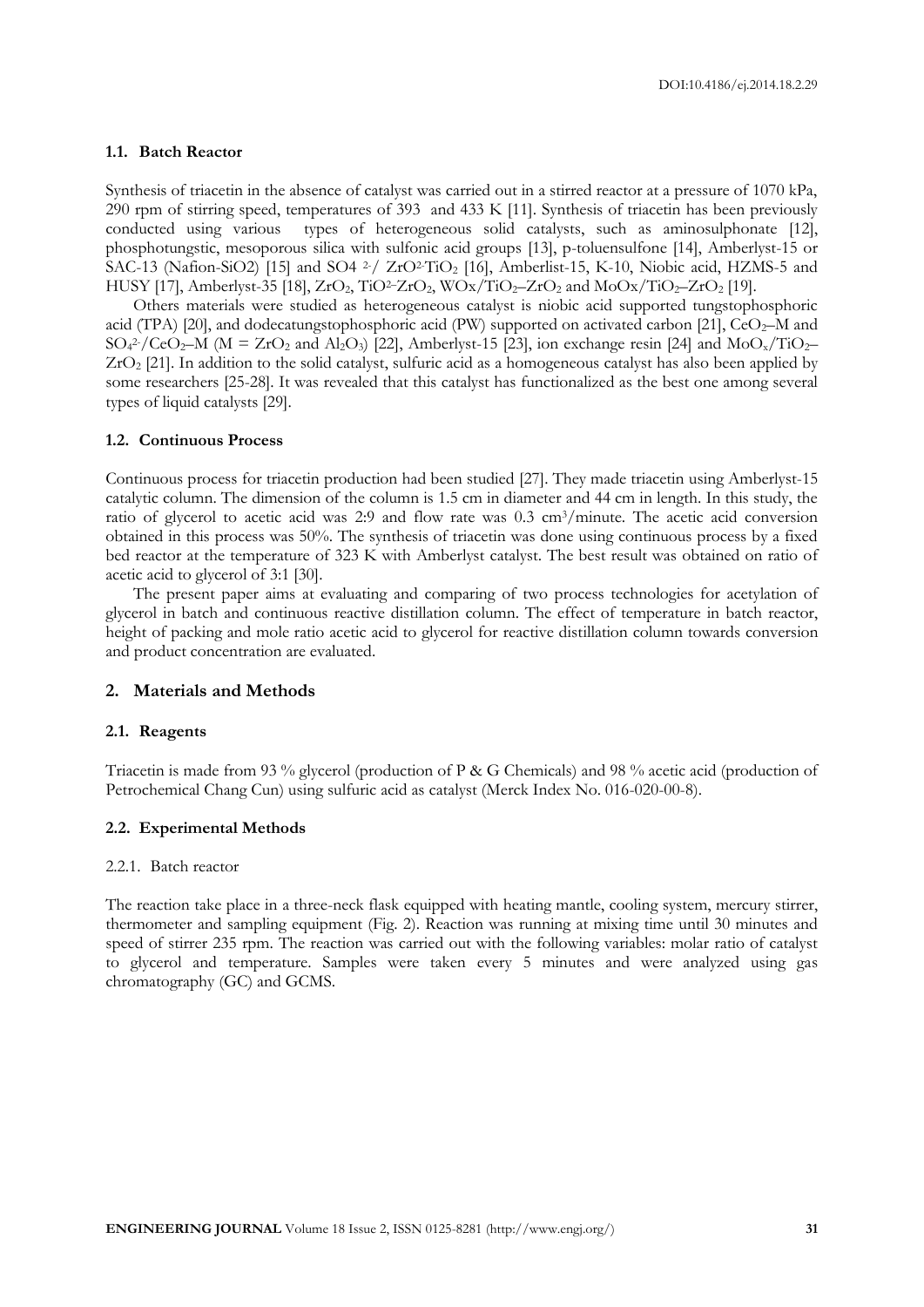

Fig. 2. Batch reactor.

#### 2.2.2. Reactive distillation

Reactive distillation can be used as a place of reaction and purification products in one place. Reactive distillation column has been used dimensions of height 1.20 m, diameter of 4.5 mm and thickness of 2 mm. The column was insulated to reduce heat loss and equipped with total condenser and partial reboiler. Figure 3 shows the schematic of a reactive distillation for triacetin production. Acetic acid and glycerol feed to F<sup>2</sup> and F1. The column is operated at atmospheric pressure, the temperature of acetic acid feed streams is 391 K and glycerol feed streams is 373 K.



Fig. 3. Continuous reactive distillation column.

#### **2.3. Analysis Instrument**

The instrumentations used for analysis was gas chromatography GC Agilent 6890N MSD 5975B, HP-5ms column 5 % Phenyl methyl siclohexane, Model Number: Agilent 19091S-433, the injector temperature of 548 K, the temperature at the detector: MS Quad 523 K, injection volume of 1 micro liter, injector pressure of 3.27 psi. The data obtained was interpreted to obtain the reaction rate constants. The mixture of compounds that contains glycerol, acetic acid, monoacetin, diacetin and triacetin can be separated easily in gas chromatography so all compounds were identified with GC [31]. The analyzed result can be seen in Fig. 4.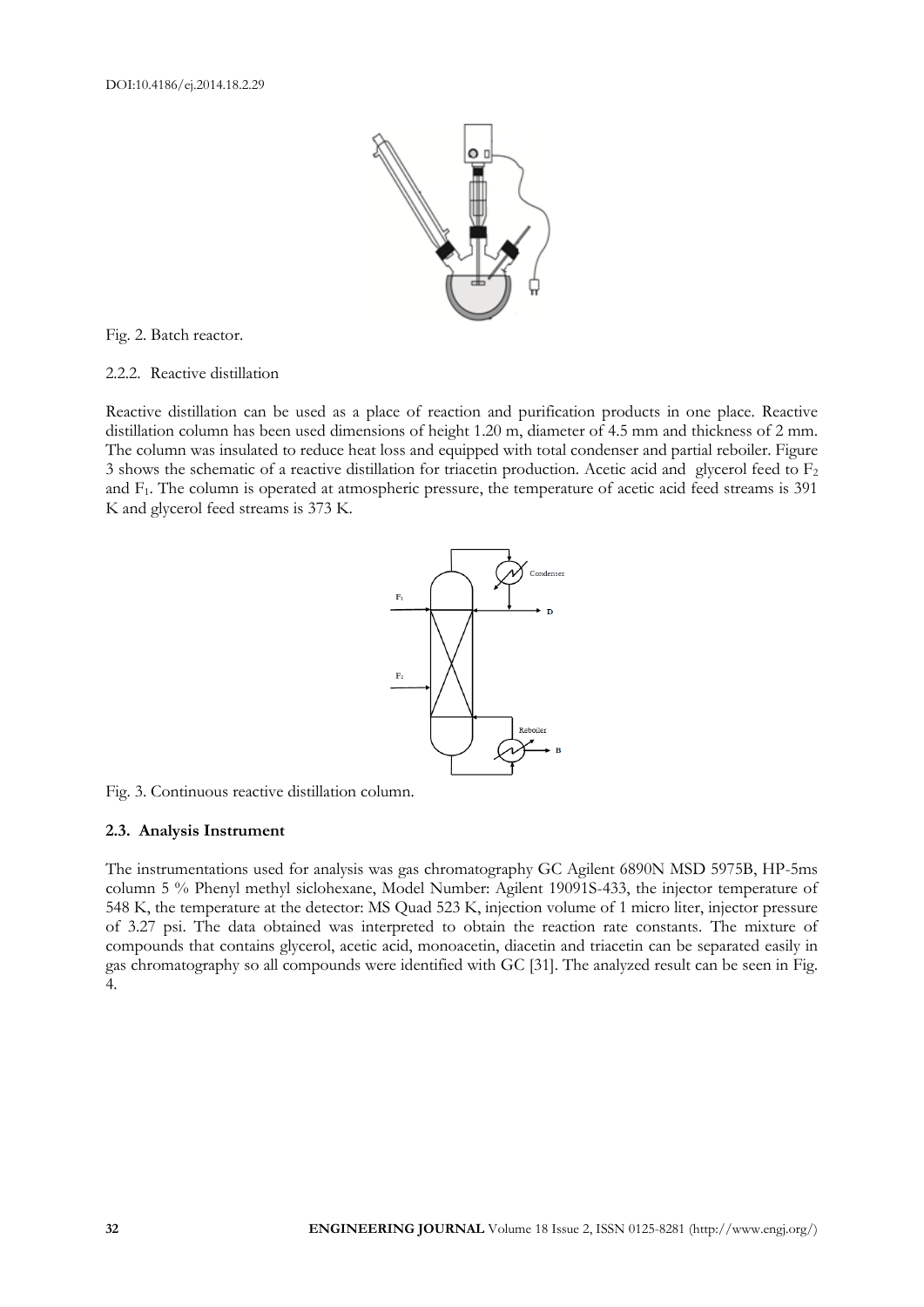

Fig. 4. Cromatogram of mixture of acetic acid, glycerol, monoacetin, diacetin and triacetin.

#### **3. Results and Discussion**

#### **3.1. Batch Reactor**

The reaction of the triacetin synthesis was carried on the mole ratio of sulfuric acid as catalyst to glycerol at 2.5. The effect of temperature on the acetylation of glycerol with acetic acid was studied from 373-393 K Higher reaction temperature increases the conversion of the glycerol at temperature of 373-393 K. It was due to the fact that at the temperature below 388 K, all reactants and products (except water) were in the liquid phase. When the temperature was higher than 391 K, some acetic acid began to evaporate. It consequently reduced the conversion of the glycerol (Fig. 5).



Fig. 5. Conversion of glycerol as function of time.

Figure 6 shows the effect of increasing temperature on glycerol and acetic acid reaction, Effect of increasing temperature resulted in increased monoacetin, diacetin and triacetin selectivity. Increasing temperature 5 K will increase triacetin selectivity of 1.96 %. The highest selectivity of triacetin is 13.69 % at temperature 388 K. After the temperature, selectivity of triacetin will decrease as 12.93 %. It is effect of some acetic acid began to evaporate.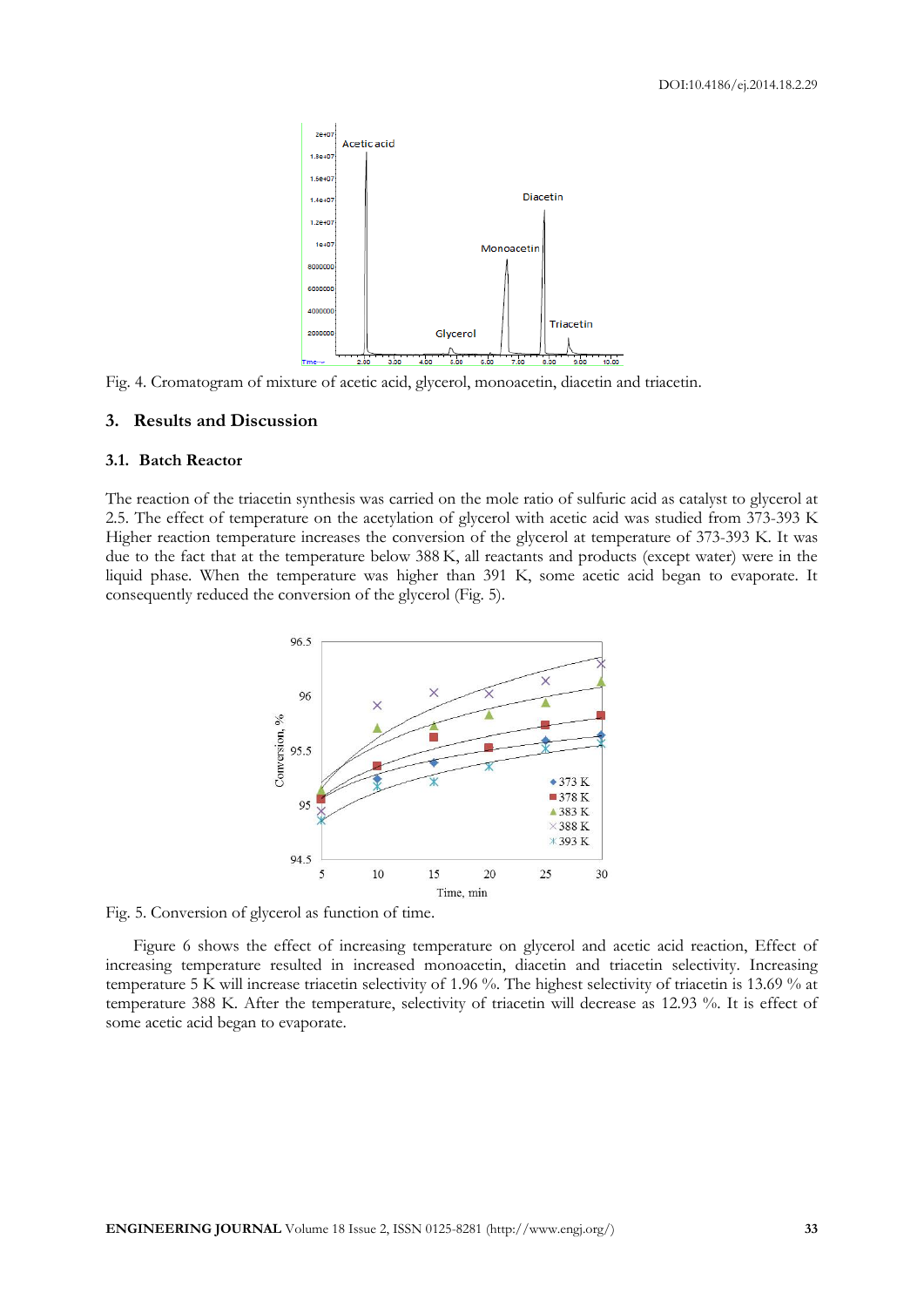

Fig. 6. Selectivity of produc as function of temperature.

#### **3.2. Reactive Distillation**

Synthesis of triacetin from glycerol was done in 2 stages, reaction stage and purification stage. Both of stages can be simplified in reactive distillation column. Reactive distillation was used to separate the water which has the lowest boiling point for distillate products.

#### 3.2.1. Effect of height of packing

Contact between glycerol and acetic acid in reactive distillation column occurs along the column that will be affected by the height of packing. The higher packing materials cause contact between the two reactants better than before. The effect of higher packing materials on the glycerol conversion is shown in Fig. 7. Effect of higher packing materials resulted in an increase concentration of triacetin as product. Triacetin conversion will increase by 0.0077% at 19.5 cm interval of stuffing materials. Maximum conversion of glycerol in the process is 97.49663%.



Fig. 7. Conversion of glycerol as function of height of packing.

The effect of the packing height to the concentration of all the compounds of the reaction mixture is depicted on Fig. 8.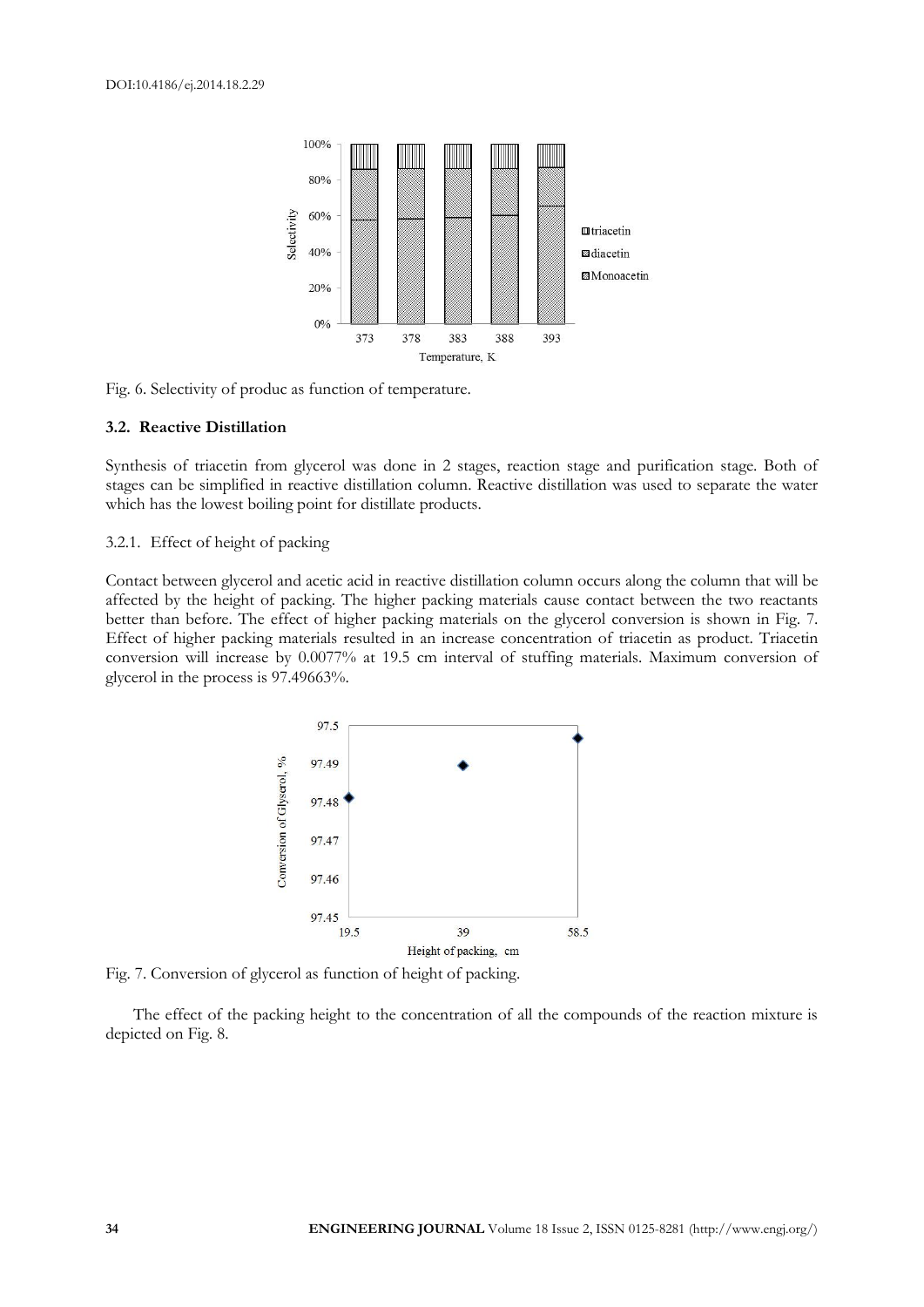

Fig. 8. Concentration of reactans and products as function of height of packing.

The effect of the packing height to the selectivity monoacetin, diacetin and triacetin can be seen in Fig. 9. It was shown that the increase of the height of packing will increase selectivity of the diacetin and triacetin but selectivity of monoacetin will decrease. This condition is caused by the fact that the higher packing height, the greater contact time of reactants.



Fig. 9. Selectivity monoacetin, diacetin and triacetin as function of height of packing.

3.2.2. Effect of mole ratio acetic acid to glycerol

One common way to increase the reaction rate is using the excess amount of one of the reactants. Based on the stoichiometric calculation, 3 moles of acetic acid requires one mole glycerol to produce one mole triacetin. In these experiments, the molar ratio of acetic acid to glycerol was 3, 4, 5 and 6. The effect of mole ratio on the glycerol conversion is shown in Fig. 10. Effect of mole ratio resulted in an increase glycerol conversion. Glycerol conversion will increase by 0.2941% at added 1 mol acetic acid. Maximum conversion of glycerol in the process is 98.5043%.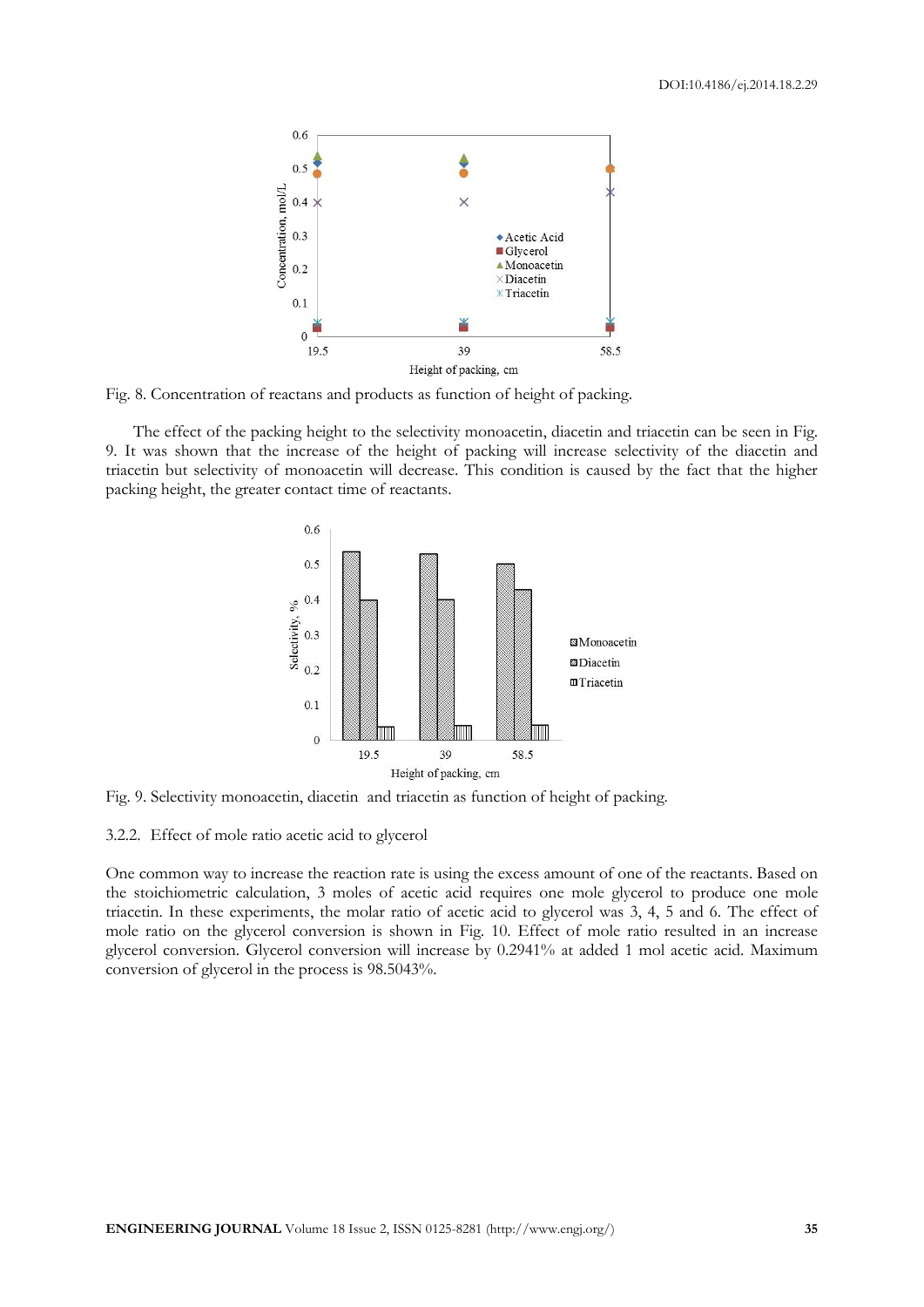

Fig. 10. Conversion of glycerol as function of ratio mol acetic acid to mol glycerol.

Effects of mole ratio of the reactants to products concentration in reboiler is demonstrated in Figs.11 and 12.



Fig. 11. Concentration of reactans and products as function of Ratio mol acetic acid to mol glycerol.

Figure 12 shows the effect of influence mole ratio of acetic acid to glycerol. Increasing mole ratio acetic acid to glycerol will increase of diacetin and triacetin selectivity but decrease the selectivity of monoacetin. Due to more concentration of acetic acid at higher acetic acid to glycerol molar ratios, the selectivity towards di- and triacetin are high and vice-versa.



Fig. 12. Selectivity mono, di and triacetin as function of Ratio mol acetic acid to mol glycerol.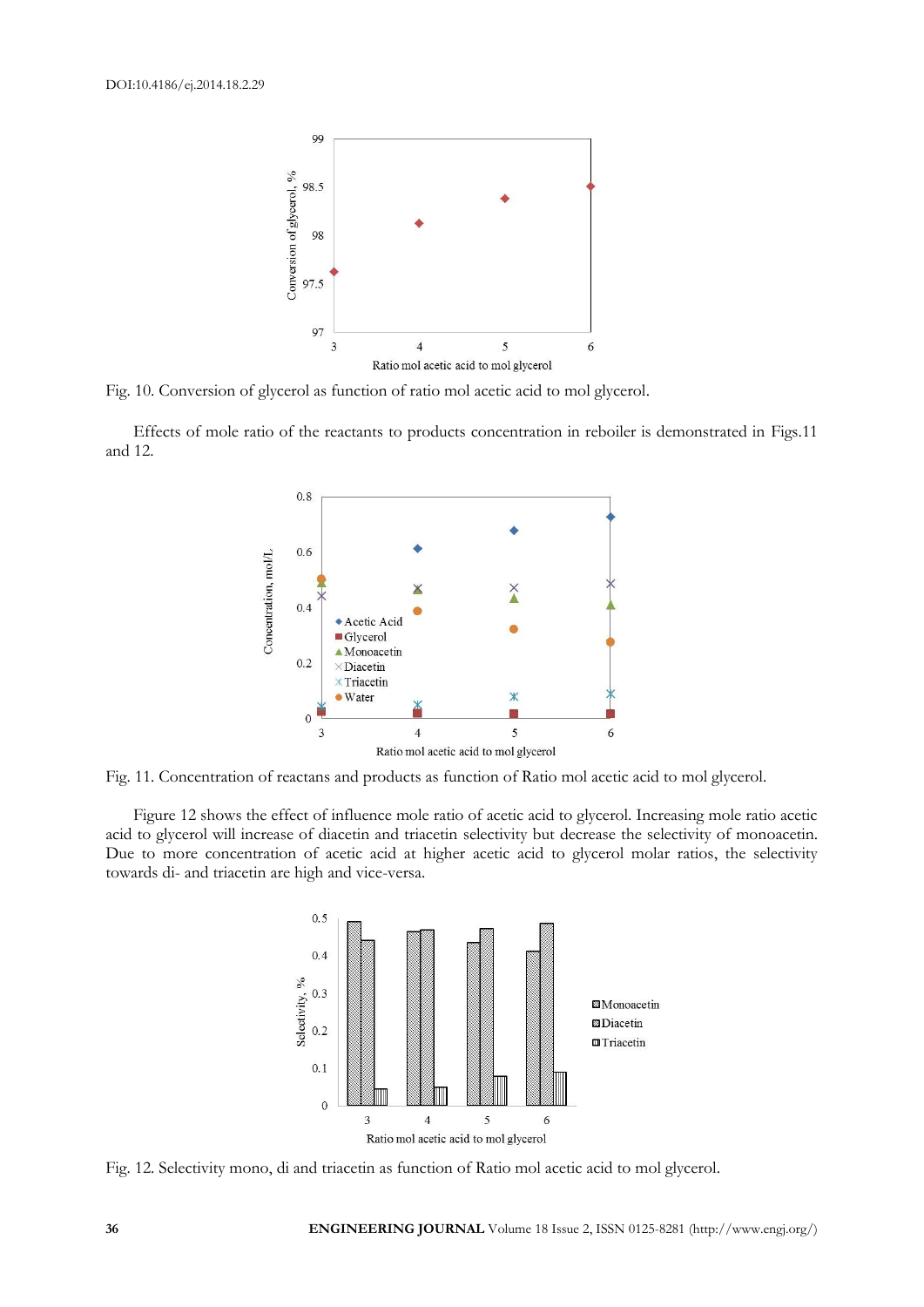Table 1 shows the comparison conversion of glycerol and selectivity to monoacetin, diacetin and triacetin for batch reactor and continuous process of reactive distillation. It proves that the synthesis of triacetin in reactive distillation produce higher glycerol conversion than that resulted by batch reactor. On the other hand selectivity of monoacetin and triacetin decrease, while selectivity of diacetin increases.

| Reactor               | Conversion, % | Selectivity, % |          |           |
|-----------------------|---------------|----------------|----------|-----------|
|                       |               | Monoacetin     | Diacetin | Triacetin |
| Batch                 | 96.30         | 60.49          | 25.81    | 13.69     |
| Reactive distillation | 98.51         | 41.67          | 49.35    | 8 98      |

Table 1. Conversion of glycerol and selectivity of product.

The conversion of the process which was conducted using reactive distillation is greater than batch process because of the continuous removal of a product (water) which has the lowest boiling point as the distillate product. The continuous removal of one product will shift the equilibrium to the right. On the other hand, triacetin selectivity is lower because the mixing in reactive distillation is less favorable than a batch reactor. Reactive distillation can separate water and acetic acid to the reaction of distillate product around 75% of the main product of bottom results.

The next paper will learn about reactive distillation simulation with expand the range of variables i.e. height of packing and mole ratio of acetic acid to glycerol based on the results of experiments that have been done. The aim of simulation is to get the maximum selectivity of triacetin.

# **4. Conclusions**

This paper takes comparative study of acetylation of glycerol by two processes of batch reactor and continuous reactive column. It seen from the results that acetylation by reactive column can be used to increase the conversion of glycerol. Synthesis acetylation of glycerol using reactive distillation make equilibrium reaction tends to shift in formation of products. It can be seen in the increasing of diacetin and triacetin. Increasing of mole ratio of acetic acid to glycerol and increasing of height of packing cause increase of triacetin selectivity.

# **Acknowledgment**

The authors wish to acknowledge the financial support by the scholarship of doctorate program (BPPS) at Gadjah Mada University from National Education of Indonesia and Ministry of Agriculture Indonesia through KKP3T project no. 1151/LB.620/I.1/3/2012.

# **References**

- [1] N. Jomtib, C. Prommuak, M. Goto, M. Sasaki, and A. Shotipruk, "Effect of Co-solvents on Transesterification of Refined Palm Oil in Supercritical Methanol", *Engineering Journal*, vol. 15, no. 3, pp. 49-58, 2011.
- [2] W. Cao, H. Han, and J. Zhang, "Preparation of biodiesel from soybean oil using supercritical methanol and co-sol vent," *Fuel,* vol. 84, pp. 347-351, 2005.
- [3] M. Diasakou, A. Louloudi, and N. Papayannakos, "Kinetics of the non-catalytic transesterification of soybean oil" *Fuel,* vol. 77, pp. 1297-1302, 1998.
- [4] C. Prommuak, P. Pavasant, A. T. Quitain, M. Goto, and A. Shotipruk, "Microalgal Lipid Extraction and Evaluation of Single-Step Biodiesel Production," *Engineering Journal*, vol. 16, no. 5, pp. 157-166, 2012.
- [5] A. A. Kiss and R. M. Ignat, "Enhanced methanol recovery and glycerol separation in biodiesel production – DWC makes it happen," *Applied Energy,* vol. 99, pp. 146-153, 2012.
- [6] J. Bonet, J. Costa, R. Sire, J. M. Reneaume, E. A. Plesu, V. Plesu, and G. Bozga, "Revalorization of glycerol: Comestible oil from biodiesel synthesis," *Food and Bioproducts Process*, vol. 87, pp. 171-178, 2009.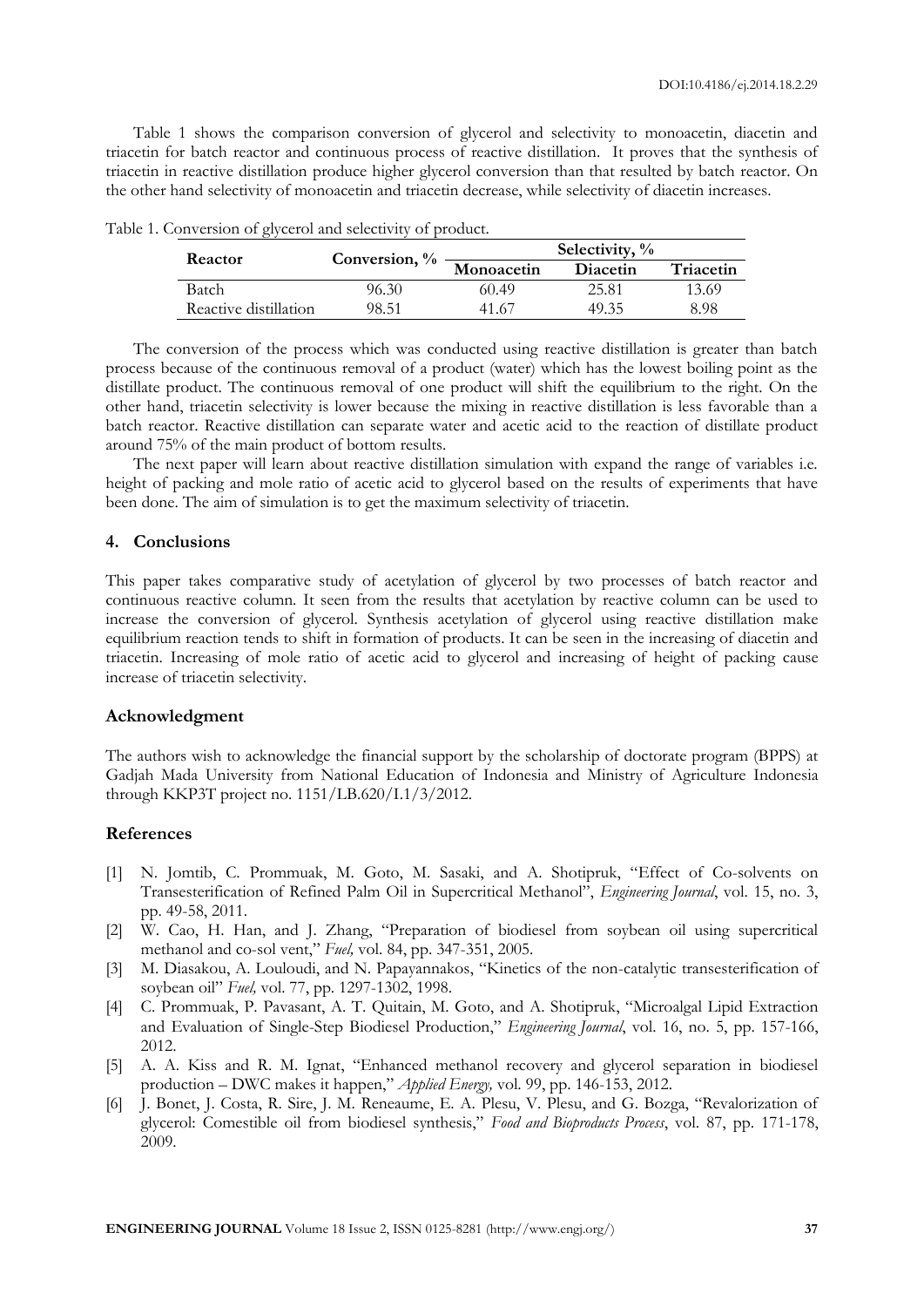- [7] M. I. Galan, J. Bonet, R. Sire, J. M. Reneaume, and A. E. Plesu, "From residual to useful oil: Revalorization of glycerine from the biodiesel synthesis," *Bioresource Tech*., vol. 100, pp. 3775–3778, March 2009.
- [8] P. S. Reddy, P. Sudarsanam, G. Raju, and B. M. Reddy, "Synthesis of bio-additives: Acetylation of glycerol over zirconia-based solid acid catalysts," *Catal Commun*, vol. 11, pp. 1224-1228, 2010.
- [9] N. Rahmat, A. Z. Abdullah, and A. R. Mohamed, "Recent progress on innovative and potential technologies for glycerol transformation into fuel additives: A critical review," *Renewable and Sustainable Energy Reviews,* vol. 14, pp. 987–1000, Nov. 2010.
- [10] P. V. Rao and B. V. A. Rao, "Effect of adding triacetin additive with Coconut oil methyl ester (COME) in performance and emission characteristics of DI diesel engine," *Int. J. of Thermal Tech*. vol. 1, pp. 100-106, Dec. 2011.
- [11] P. Ferreira, I. M. Fonseca, A. M., Ramos, J. Vital, and J. E. Castanheiro, "Esterification of glycerol with acetic acid over dodecamolybdophosphoric acid encaged in USY Zeolite," *Catal. Commun.*, vol. 10, pp. 481-484, June 2009.
- [12] J. Hou, Q. Zhang, W. Shi, and Y. Li, "New process for synthesis of triacetin," *Henan Huagon*, vol. 15, pp. 18-19, 1998.
- [13] M. Zang and X. Yuan, "Synthesis of glycerol triacetate catalized by phosphotungstic acid," *Hecheng Huaxue*, vol. 9, no. 5, pp. 469-472, 2001.
- [14] H. Liu, Y. Lu, and S. Gong, "Study on synthesis of glycerol triacetate using acidic functional ionic liquid as catalyst," *Hebei Gongye Keji*, vol. 24, no. 1, pp. 21-23, 2007.
- [15] J. A. Melero, R. V. Grieken, G. Morales, and M. Paniagua, "Acidic mesoporous silica for the acetylation of glycerol: Synthesis of bioadditives to petrol fuel," *Energy and Fuels,* vol. 21*,* pp. 1782- 1791, March 2007.
- [16] H. Wu, B. Yu, and S. Ge, "Complex solid super acid  $SO_4^2$  /ZrO<sup>2</sup>TiO<sub>2</sub> used in synthesis of glycerol triacetate," *Huagon jinzhan*, vol. 26, no. 7, pp. 1041-1043, 2007.
- [17] V. L. C. Goncalves, B. P. Pinto, J. C. Silva, and C. J. A. Mota, "Acetylation of glycerol catalyzed by different solid acids," *Catal. Today*, vol. 133–135, pp. 673–677, Jan. 2008.
- [18] X. Liao, Y. Zhu, S. G. Wanga, H. Chen, and Y. Li, "Theoretical elucidation of acetylating glycerol with acetic acid and acetic anhydride," *Appl. Catal. B: Environ*., vol. 94, pp. 64–70, 2010.
- [19] P. S. Reddy, P. Sudarsanam, G. Raju, and B. M. Reddy, "Synthesis of bio-additives: Acetylation of glycerol over zirconia-based solid acid catalysts," *Catal Commun,* vol. 11, pp. 1224-1228, 2010.
- [20] M. Balaraju, P. Nikhitha, K. Jagadeeswaraiah, K. Srilatha, P. S. S. Prasad, and N. Lingaiah, "Acetylation of glycerol to synthesize bioadditives over niobic acid supported tungstophosphoric acid catalysts," *Fuel Process. Tech*., vol. 91, pp. 249-253, Oct. 2010.
- [21] P. Ferreira, I. M. Fonseca, A. M. Ramos, J. Vital, and J. E. Castanheiro, "Acetylation of glycerol over heteropolyacids supported on activated carbon," *Catal Commun*, vol. 12, pp. 573-576, Nov. 2011.
- [22] P. S. Reddy, P. Sudarsanam, G. Raju, and B. M. Reddy, "Selective acetylation of glycerol over CeO2– M and SO<sub>4</sub><sup>2</sup>-/CeO<sub>2</sub>-M (M = ZrO<sub>2</sub> and Al<sub>2</sub>O<sub>3</sub>) catalysts for synthesis of bioadditives," *J. Ind. & Eng. Chem.*, vol. 18, pp. 648–654, Nov. 2012.
- [23] L. Zhou, T. H. Nguyen, and A. A. Adesina, "The acetylation of glycerol over amberlyst-15: Kinetic and product distribution," *Fuel Process. Tech*., vol. 104, pp. 310–318, June 2012.
- [24] I. D. Rodríguez and E.M. Gaigneaux, "Glycerol acetylation catalysed by ion exchange resins," *Catal. Today*, vol. 195, pp. 14– 21, 2012.
- [25] L. Zhou, E. Al-Zaini, and A. A. Adesina, "Catalytic characteristics and parameters optimization of the glycerol acetylation over solid acid catalysts," *Fuel* vol. 103, pp. 617–625, June 2013.
- [26] D. Gelosa, M. Ramaioli, G. Valente, and M. Morbidelli, "Chromatographic reactors: Esterification of glycerol with acetic acid using acidic polymeric resins," *Ind. Eng. Chem. Res*., vol. 42, pp. 6536-6544, 2003.
- [27] Z. Mufrodi, Rochmadi, Sutijan, and A. Budiman, "Effects of temperature and catalyst upon triacetin production from glycerol (by-product biodiesel production) as octane booster," in *Proc. Advances in Renewable Energy Technologies Int. Conf.*, Cyberjaya, Malaysia, July 2010, pp. 130-134.
- [28] Z. Mufrodi, Rochmadi, Sutijan, and A. Budiman, "Chemical kinetics for synthesis of triacetin from biodiesel byproduct," *Int. J. Chem.* vol. 4, no. 2, pp. 100-107, April 2012.
- [29] L. Li, S. T. Yua, C. X. Xie, F. S. Liua, and H. J. Li, "Synthesis of glycerol triacetate using functionalized ionic liquid as catalyst," *J Chem Technol Biotechnol,* vol. 84, pp. 1649–1652, June 2009.